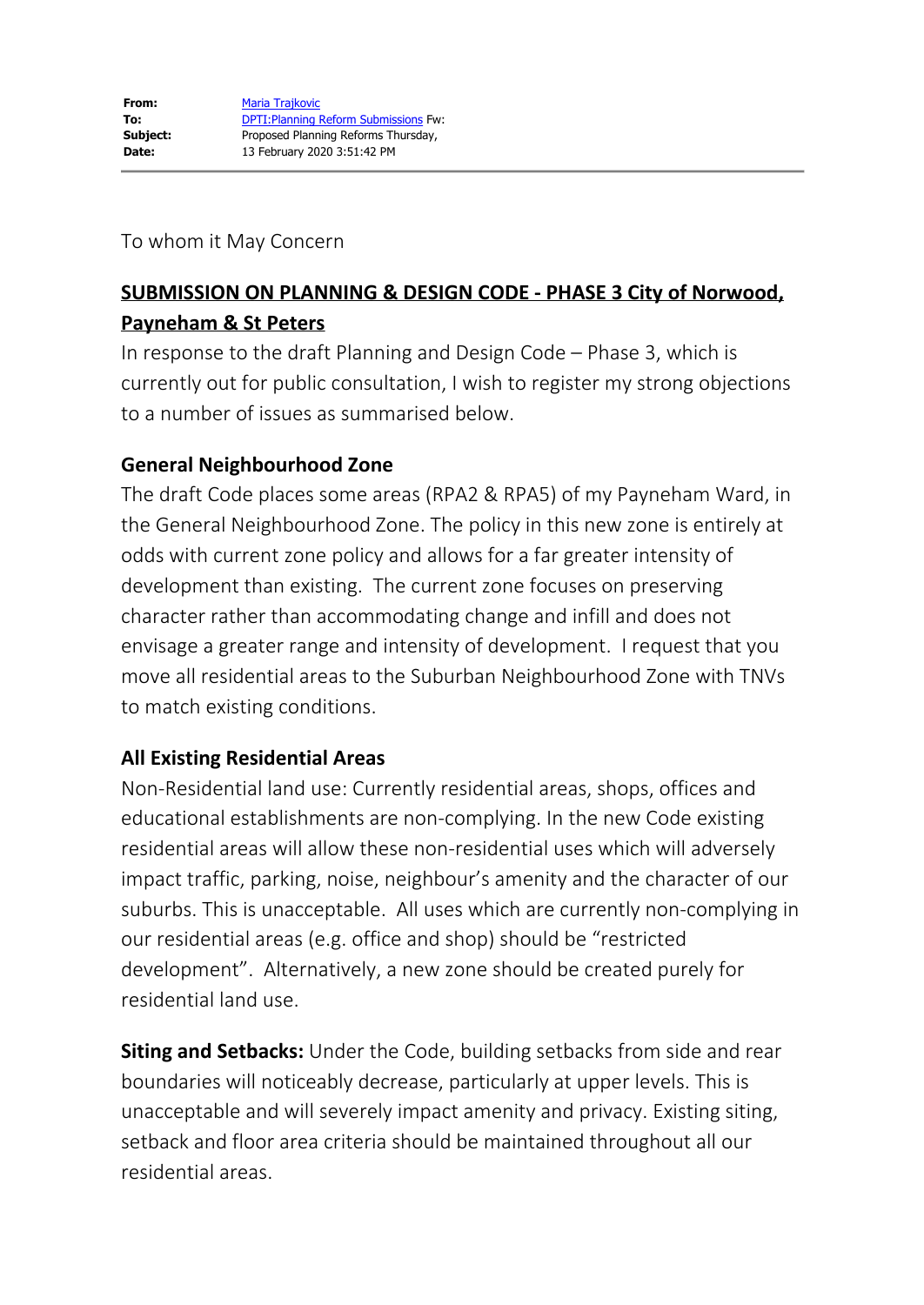**Density and Allotment Sizes:** The draft Code contains a number of errors and omissions. It is important that current minimum allotment sizes, heights and frontage widths match existing.

## **Historic Area Overlay**

The lack of identification of Contributory Items in the Code, by either a map or list of addresses, will create uncertainty and confusion for owners, prospective buyers, neighbours and developers. Existing protections and identification of Contributory Items should be maintained.

# **Commercial Centres**

The Code places large scale centres in the same zone as small local shops, allowing large scale development and more intensive land uses throughout all these areas. This is inappropriate. A hierarchy of centres should be maintained. Additional zone(s) are needed to cater for the lower intensity local centres, particularly in older established areas.

# **Public Notification**

The Code should reflect the current Development Plan policy with respect to the notification of neighbours and the public. The Code should include notification for all development that increases development intensity, including additional dwellings on the site, two storey development, earthworks where new dwelling is located 600mm above ground level, and change of use from residential to non-residential.

### **Tree Canopy and Climate Resilience**

The 30-Year Plan calls for an increase in tree canopy cover, however, the draft Code works directly against this by facilitating larger developments and the easier removal of trees on both private and public land. This will result in a significant reduction in canopy cover, habitat loss and climate resilience, due the increased infill development opportunities, reduction in minimum site areas, site coverage, setbacks and increased number of street crossovers.

Unless the above issues are addressed and the draft Code is amended to reflect these concerns, there will be an unacceptable loss of local character and amenity in my neighbourhood.